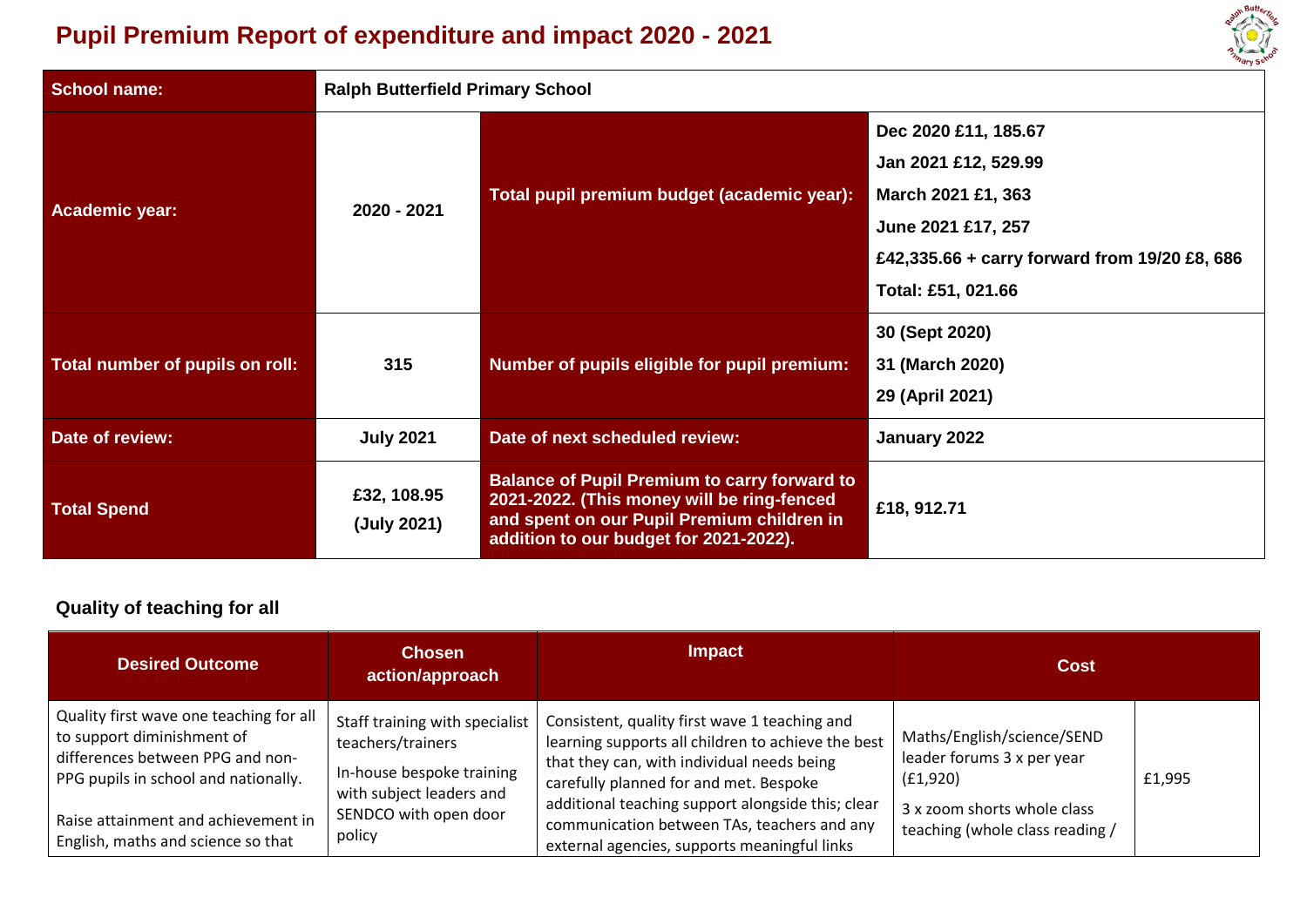| PPG pupils attain in line with their<br>peers nationally, particularly at the<br>'expected standard' and 'greater<br>depth' standard.<br>Teachers to feel confident in<br>identifying and meeting a range of<br>needs appropriately within their<br>class. | <b>Additional teaching</b><br>support and training in<br>effective whole class<br>strategies.                                                                                                                                                                                                                                                                                                                                                                                     | made for children between whole class work<br>and interventions; this enhances and increases<br>the rate of progress, as evidenced on impact<br>records in our school.                                                                                                                                                                                                                                                                                                                                                     | no hands up / differentiating<br>phonics (£75)                                                                                                                                                                                                                                                                                                                                                |        |
|------------------------------------------------------------------------------------------------------------------------------------------------------------------------------------------------------------------------------------------------------------|-----------------------------------------------------------------------------------------------------------------------------------------------------------------------------------------------------------------------------------------------------------------------------------------------------------------------------------------------------------------------------------------------------------------------------------------------------------------------------------|----------------------------------------------------------------------------------------------------------------------------------------------------------------------------------------------------------------------------------------------------------------------------------------------------------------------------------------------------------------------------------------------------------------------------------------------------------------------------------------------------------------------------|-----------------------------------------------------------------------------------------------------------------------------------------------------------------------------------------------------------------------------------------------------------------------------------------------------------------------------------------------------------------------------------------------|--------|
| To enhance the high quality teaching<br>of science through increasing the<br>range of teaching and learning<br>opportunities available and children's<br>engagement in, and enjoyment of,<br>science learning.                                             | Purchase of resources that<br>support the whole science<br>curriculum from Years 1-6                                                                                                                                                                                                                                                                                                                                                                                              | High quality resources support the teaching<br>strategies and offer a wider variety of teaching<br>and learning opportunities to engage and<br>enthuse children (and teachers) in the teaching<br>and learning of science.                                                                                                                                                                                                                                                                                                 | £700 (proportionate of the amount spent in total,<br>in relation to pupil premium children)                                                                                                                                                                                                                                                                                                   |        |
| To effectively support wellbeing and<br>resilience                                                                                                                                                                                                         | Promote SMSC<br>opportunities for children<br>Restorative behaviour<br>strategies training of new<br>staff members<br>Trained ELSA to provide<br>interventions for<br>individuals requiring SEMH<br>support<br>Support staff wellbeing<br>Introduce PP lead to<br>additionally support pupil<br>premium children including<br>systems to identify needs<br>and provide bespoke<br>support and ensure best<br>use of funding<br>Designated teacher time to<br>support looked after | Pupil Premium children can have issues with<br>social skills and their mental health which this<br>year have also been compounded by the<br>circumstances resulting from the Covid-19<br>pandemic. Good levels of wellbeing have a<br>positive impact on learning and academic<br>progress as well as confidence and life chances.<br>Staff wellbeing is also of a priority for them to<br>best be able to best support all children's<br>wellbeing, including that of pupil premium<br>children.<br>Support for families. | Lead staff training new staff<br>members in restorative practice<br>(f60)<br>Resource making (£50)<br>Externally led wellbeing staff<br>meetings x2 (£250)<br>ELSA additional hours (£420)<br>Wellbeing intervention groups<br>led by TA (£3, 640)<br>Pupil Premium Leader work<br>release time (20 x 3 hours<br>£1,200)<br>Designated teacher time<br>equivalent of approx. 2 days<br>(E500) | £6,120 |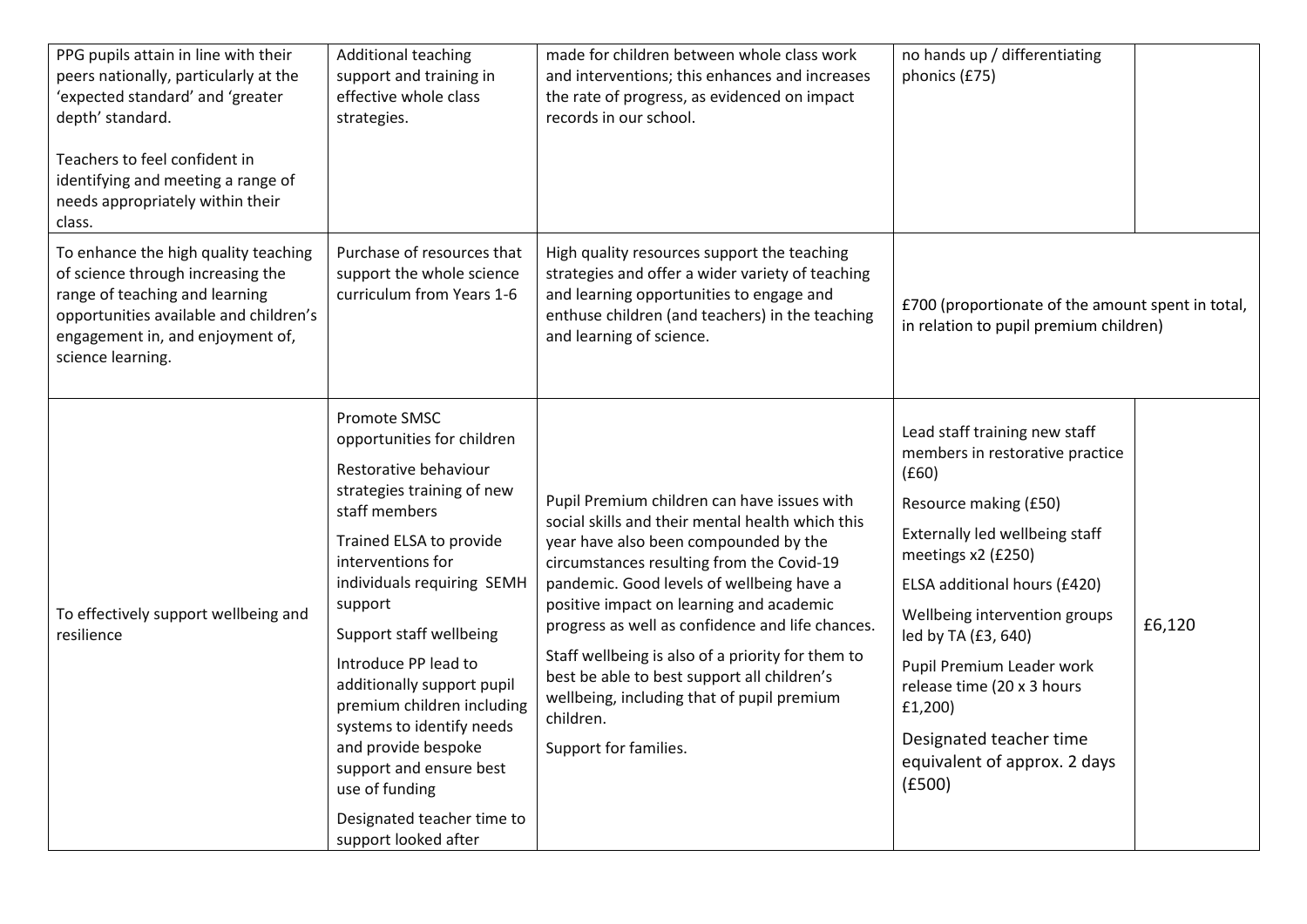| meetings with external<br>agencies and liaising with<br>virtual school | <b>Total spend:</b> | £8,815 |
|------------------------------------------------------------------------|---------------------|--------|
| children, working with the<br>family, paper work,                      |                     |        |

## **Targeted support**

| <b>Desired Outcome</b>                                                                                                                                          | <b>Chosen</b><br>action/approach                                                                                         | <b>Impact</b>                                                                                                                                                                                                                                                                                                                                                                                                       | Cost                                                                                         |
|-----------------------------------------------------------------------------------------------------------------------------------------------------------------|--------------------------------------------------------------------------------------------------------------------------|---------------------------------------------------------------------------------------------------------------------------------------------------------------------------------------------------------------------------------------------------------------------------------------------------------------------------------------------------------------------------------------------------------------------|----------------------------------------------------------------------------------------------|
| Improves rates of progress and<br>levels of attainment for individuals;<br>ensure gaps don't widen between<br>these children and non-<br>disadvantaged children | Pupils have bespoke, 1:1 or<br>small group targeted<br>support with TA (autumn<br>and spring terms only due<br>to covid) | TAs, under guidance and direction from the teacher, able to<br>work against individual targets for children, measuring impact<br>and revising so that tailored support and intervention<br>consistently provided.<br>Rates of progress and levels of attainment for individuals<br>improved and gaps not widened.<br>Children feel well supported and increasingly able to access<br>work in line with their peers. | £5,247 TA<br>£1,172 HLTA<br>£403 additional<br>£9,570<br>resources<br>£2,748 EHCP<br>support |
| Children with SEMH needs to be<br>happier and supported to make<br>positive choices around behaviour<br>and social interactions                                 | ELSA support (autumn and<br>summer terms only due to<br>covid)                                                           | The provision of targeted ELSA support improves wellbeing<br>and resilience and has a positive impact on learning and<br>progress. Children are better prepared with life skills in being<br>able to better manage their emotions.                                                                                                                                                                                  | £1,913 ELSA                                                                                  |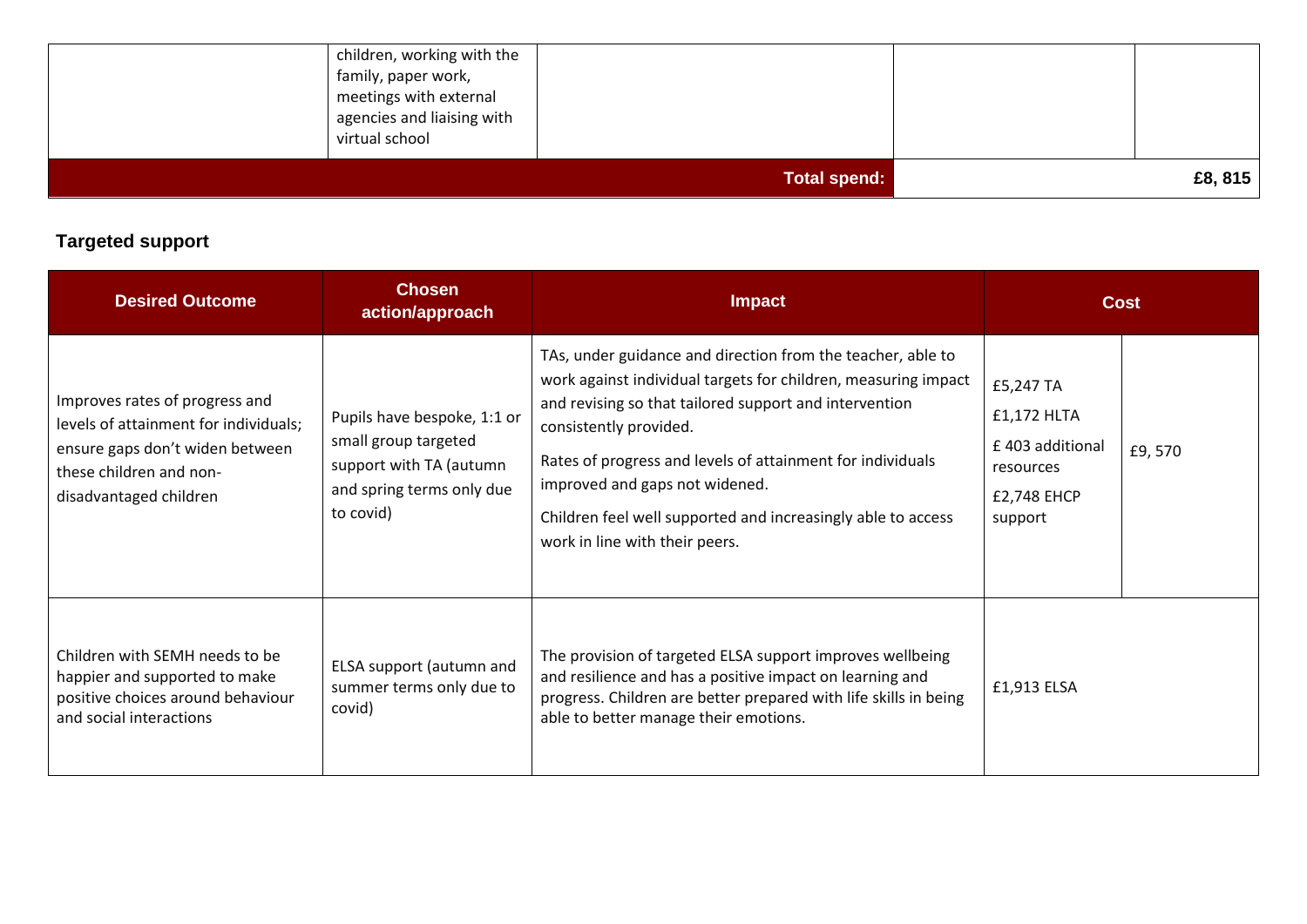|                                                                                                                | Wellbeing support<br>interventions (Socially<br>Speaking, Friendship<br>Formula, and Time to Talk<br>and Lego Club)<br>(part spring and summer<br>term only due to staffing<br>absence) | The provision of targeted interventions to support and<br>improve wellbeing and resilience has a positive impact on<br>learning and progress and the children's ability to have<br>enjoyable social interactions with their friends and peers.<br>Children are better prepared with life skills in being able to<br>better manage their emotions.<br>Intervention leaders have kept impact and review records and<br>discuss work with other staff involved in working with the<br>individuals. Intervention leaders have also kept parents of the<br>individuals well informed and give parents a voice. | £553 TA<br>wellbeing groups<br>£200 bespoke<br>resources | £753                                 |
|----------------------------------------------------------------------------------------------------------------|-----------------------------------------------------------------------------------------------------------------------------------------------------------------------------------------|-----------------------------------------------------------------------------------------------------------------------------------------------------------------------------------------------------------------------------------------------------------------------------------------------------------------------------------------------------------------------------------------------------------------------------------------------------------------------------------------------------------------------------------------------------------------------------------------------------------|----------------------------------------------------------|--------------------------------------|
|                                                                                                                | MSA lunchtime support for<br>individuals                                                                                                                                                | The provision of MSA time specifically given to individuals in<br>receipt of pupil premium who require it, enables these<br>children to enjoy social interactions with their peers and<br>friends and develop life skill strategies for coping with<br>different situations. It also provides a space away from others<br>where this is beneficial for them.                                                                                                                                                                                                                                              | £1,044                                                   |                                      |
| Ensuring remote education sustains<br>quality education for all throughout<br>partial closure Jan - March 2021 | TAs teaching 1 bubble in<br>each phase under teacher<br>direction                                                                                                                       | Teachers able to focus on in school and remote education<br>provision for all, with wellbeing sustained and family support<br>provided through teachers being available for online 1:1 /<br>google meet work with children/families at home and<br>additional support for children in school.                                                                                                                                                                                                                                                                                                             | £2,442.95                                                | 11 weeks difference TA to HLTA cost, |
| Additional support for pupil<br>premium pupils to support their rate<br>of progress                            | Purchase IT resources for<br>to support specific areas of<br>needs and improve access<br>to remote learning<br>White Rose maths<br>Nessy<br>Virtual Class Ltd reading                   | Increase the range of strategies and working available to<br>children to engage them with their learning and support<br>increased rates of progress. Software researched for<br>effectiveness and impact monitored.<br>Monitor impact through work scrutinies, pupil and parent<br>voice, levels of engagement.                                                                                                                                                                                                                                                                                           | £139<br>£300<br>£130<br>£168<br>£74                      |                                      |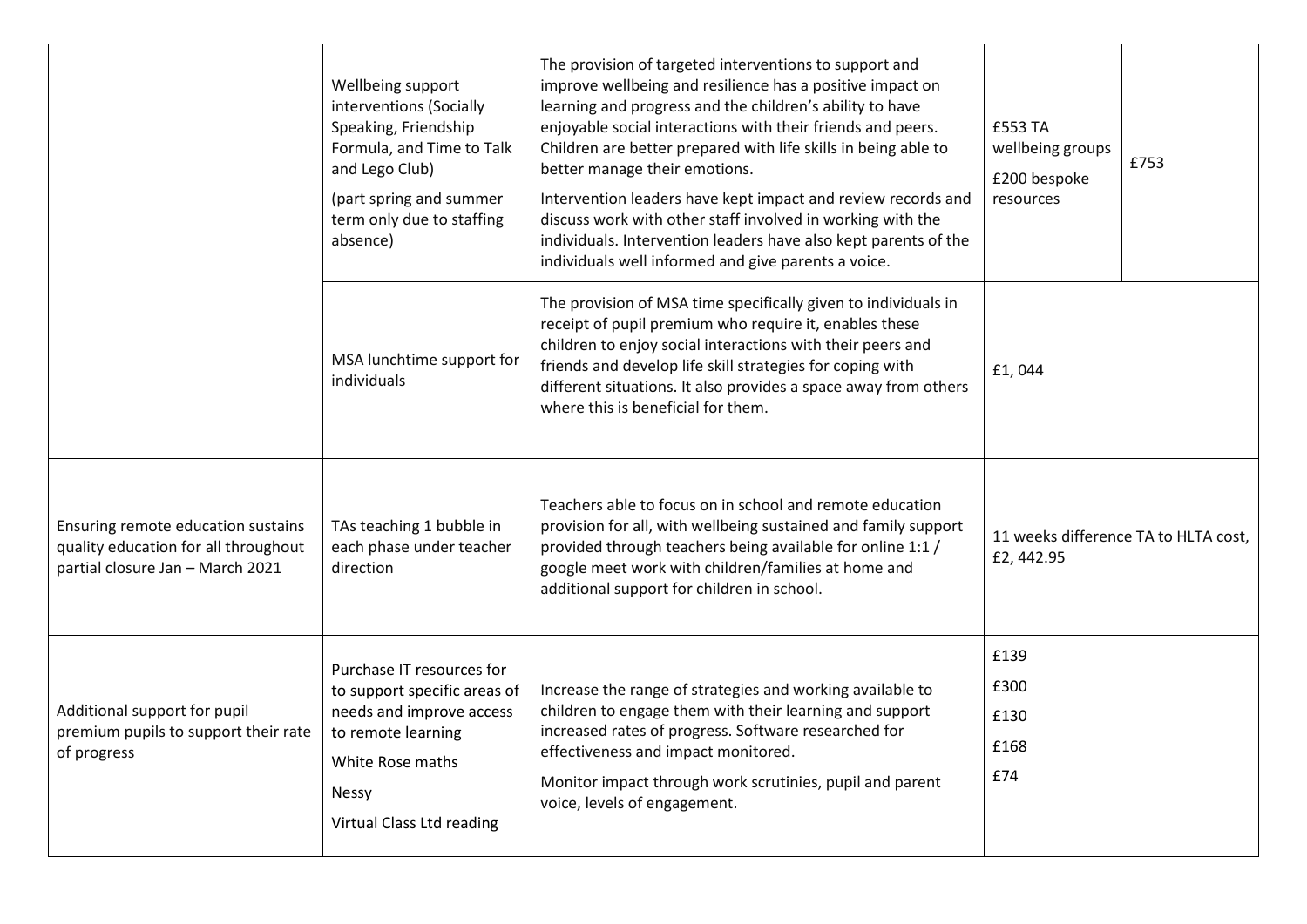|                                              | <b>Total Spend:</b> | £17,148.95 |
|----------------------------------------------|---------------------|------------|
| <b>Uploading of licenses</b>                 |                     |            |
| chosen not to attend<br>school (all invited) |                     | £120       |
| remote education where                       |                     |            |
| children with access to                      |                     |            |
| laptops to provide PP                        |                     |            |
| Cleaning of donated                          |                     |            |
| <b>Bug Club subscription</b>                 |                     | £495       |
| <b>TT Rockstars</b>                          |                     |            |

## **Other approaches**

| <b>Desired Outcome</b>                                                                                                       | <b>Chosen</b><br>action/approach                                                                                                                                      | <b>Impact</b>                                                                                                                                                                                                                                                                | <b>Cost</b>                                                                  |                                                         |
|------------------------------------------------------------------------------------------------------------------------------|-----------------------------------------------------------------------------------------------------------------------------------------------------------------------|------------------------------------------------------------------------------------------------------------------------------------------------------------------------------------------------------------------------------------------------------------------------------|------------------------------------------------------------------------------|---------------------------------------------------------|
| Children from disadvantaged<br>backgrounds will have access to<br>enrichment activities outside and<br>during teaching hours | Offer of 1 free club in the<br>academic year<br>Yoga<br>Art<br>Cookery                                                                                                | Cost of clubs may be a barrier to children<br>having increased experiences of<br>discovering/enjoying other interests but<br>also with the benefits of interactions with<br>others through attending a club<br>Encourage Pupil Premium families to take<br>up the club offer | Covid-19 restrictions                                                        | Unable to run clubs for the majority of the year due to |
| Children from disadvantaged<br>backgrounds will have access to<br>enrichment activities outside and<br>during teaching hours | 1:1 music lessons offered<br>for Pupil Premium children<br>who wish to take up an<br>instrument after WCET<br>music program<br>Recorders purchased for PP<br>children | Cost of having an instrument and<br>instrument lessons may be a barrier to<br>children having this life opportunity<br>Encourage Pupil Premium families to take<br>up the offer of music lessons as<br>appropriate                                                           | Portion of WCET<br>programme<br>proportionate to PP<br>children<br>Recorders | £1,455<br>£15                                           |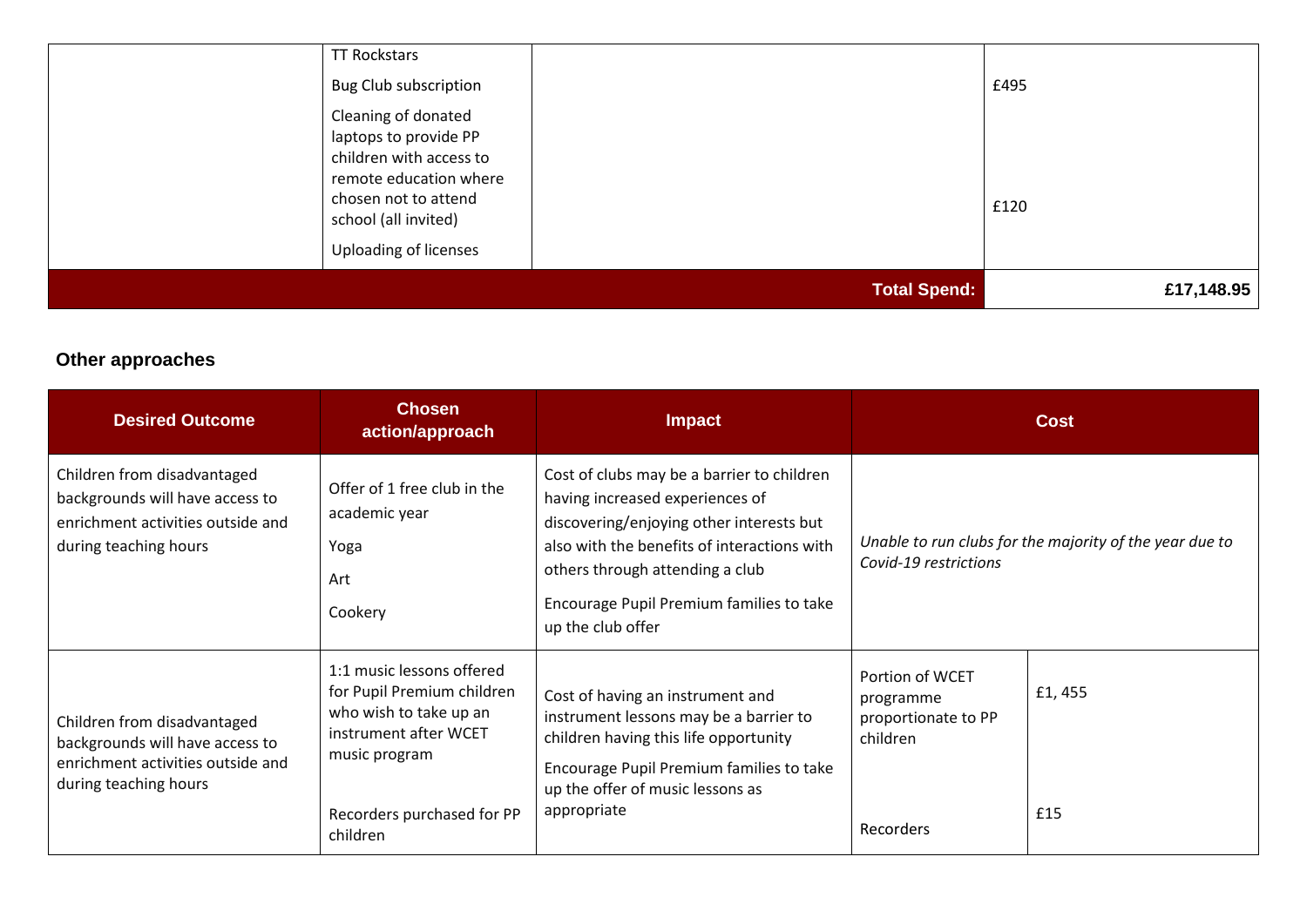| To support Pupil Premium children<br>and their families where there are<br>issues around the beginning and end<br>of the school day with timings and<br>attendance | Free wraparound care                                                                          | We have pupil premium children for<br>whom wraparound care can make the<br>difference between attendance at school<br>and not attending school. This provision<br>also supports their wider family which has<br>a positive impact for the children also.<br>Barrier removed enabling attendance. | £987    |
|--------------------------------------------------------------------------------------------------------------------------------------------------------------------|-----------------------------------------------------------------------------------------------|--------------------------------------------------------------------------------------------------------------------------------------------------------------------------------------------------------------------------------------------------------------------------------------------------|---------|
| Pupil Premium children to have the<br>same access to provision offers<br>made to all children.                                                                     | Free milk for Pupil Premium<br>children who wouldn't<br>qualify under the Cool milk<br>scheme | Pupil Premium children who wish to have<br>milk should have access to it alongside all<br>of their peers.<br>Regularly check that all children who wish<br>to have milk are receiving it.                                                                                                        | £672    |
| Pupil Premium children to have<br>access to the same uniform as their<br>peers without additional financial<br>pressure on their family                            | 1 complete school uniform<br>including a PE kit<br>Sports Kit/accessories                     | All children to have access to the same<br>quality uniform with the logo to support<br>sense of community and wellbeing.<br>Ensure all pupil premium children receive<br>the uniform.                                                                                                            | £1, 184 |
| Inclusion and equality of<br>opportunity                                                                                                                           | Deposit for Y6 residential<br>trip for Pupil Premium<br>children                              | Family finances should not exclude<br>children from the same opportunities as<br>their peers.<br>Ensure every child has parental permission<br>for all trips and the residential.                                                                                                                | £840    |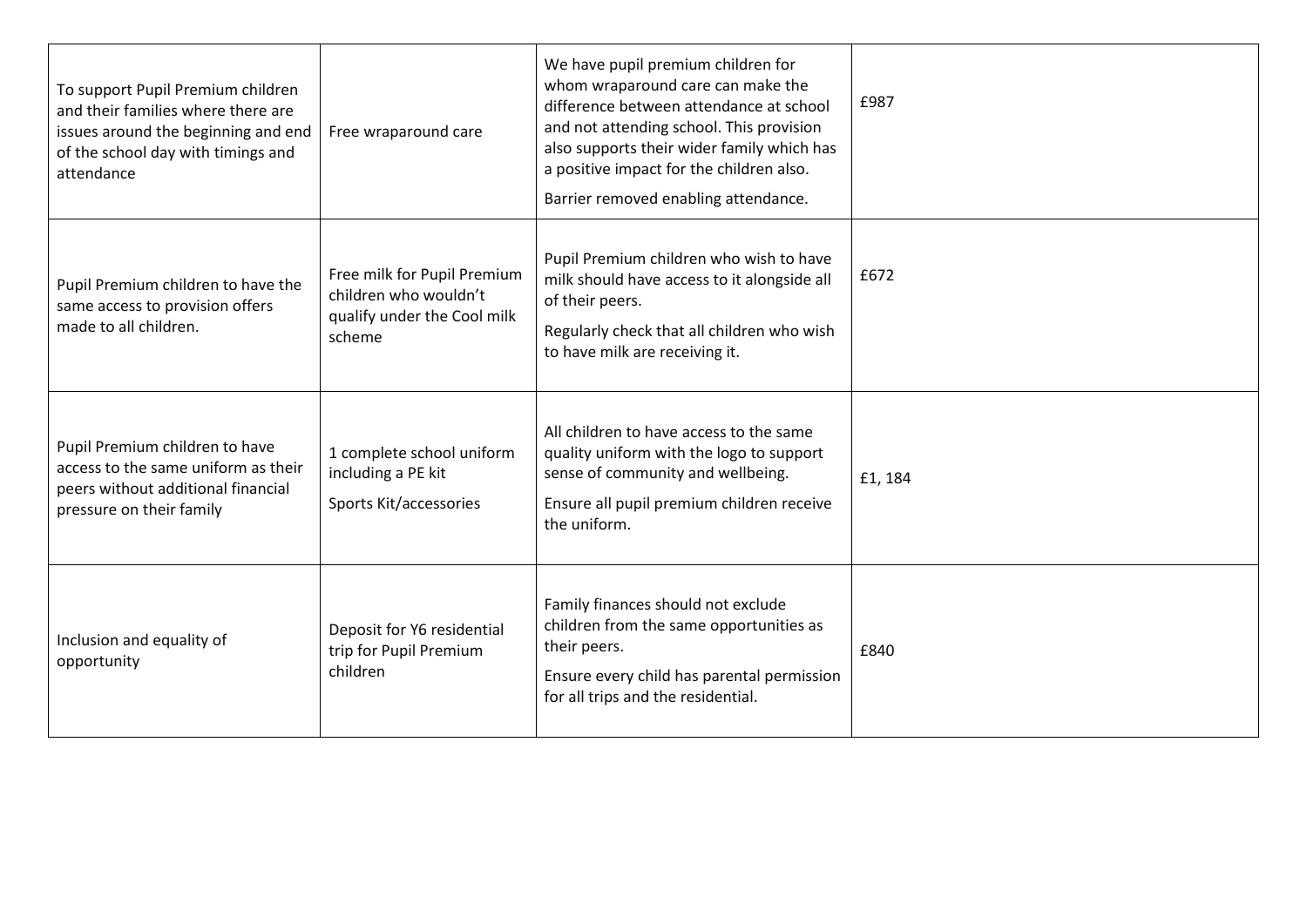| Increased attendance | Work with the $LAT -$<br>meetings, emails and phone<br>calls<br>Daily attendance reporting<br>by pupil premium leader<br>Communications with<br>parents to support children<br>into school | Ensure all children are attending school<br>and accessing all learning and enrichment<br>opportunities.<br>Work positively with parents and external<br>agencies.<br>Improved attendance of persistent<br>absentee children in receipt of pupil<br>premium | 4 days equivalent<br>£992 |         |
|----------------------|--------------------------------------------------------------------------------------------------------------------------------------------------------------------------------------------|------------------------------------------------------------------------------------------------------------------------------------------------------------------------------------------------------------------------------------------------------------|---------------------------|---------|
|                      |                                                                                                                                                                                            |                                                                                                                                                                                                                                                            | <b>Total Spend:</b>       | £6, 145 |

### **Impact statement**

The impact on pupils' attainment in reading, writing and maths is outlined in the tables below. Please note that statutory assessments where cancelled in 2021; the data shown here is the result of internal assessment and no comparable national data is available.

#### **Whole School (Y1-Y6)**

| <b>Area</b>                                                       | <b>Pupils eligible for pupil</b><br>premium (26) | <b>Pupils eligible for pupil</b><br>premium (nationwide) | <b>Pupils not eligible for</b><br>pupil premium | <b>Pupils not eligible for pupil</b><br>premium (nationwide) |
|-------------------------------------------------------------------|--------------------------------------------------|----------------------------------------------------------|-------------------------------------------------|--------------------------------------------------------------|
| Percentage achieving expected<br>standard in reading              | 35% (9/26)                                       | Data not available                                       | 45% (110/245)                                   | Data not available                                           |
| <b>Percentage achieving expected</b><br>standard in writing       | 27% (7/26)                                       |                                                          | 56% (137/244)                                   |                                                              |
| <b>Percentage achieving expected</b><br>standard in mathematics   | 35% (9/26)                                       |                                                          | 51% (124/245)                                   |                                                              |
| <b>Percentage achieving above</b><br>expected standard in reading | 8% (2/26)                                        |                                                          | 31% (77/245)                                    |                                                              |
| <b>Percentage achieving above</b><br>expected standard in writing | 4% (1/26)                                        |                                                          | 9% (22/244)                                     |                                                              |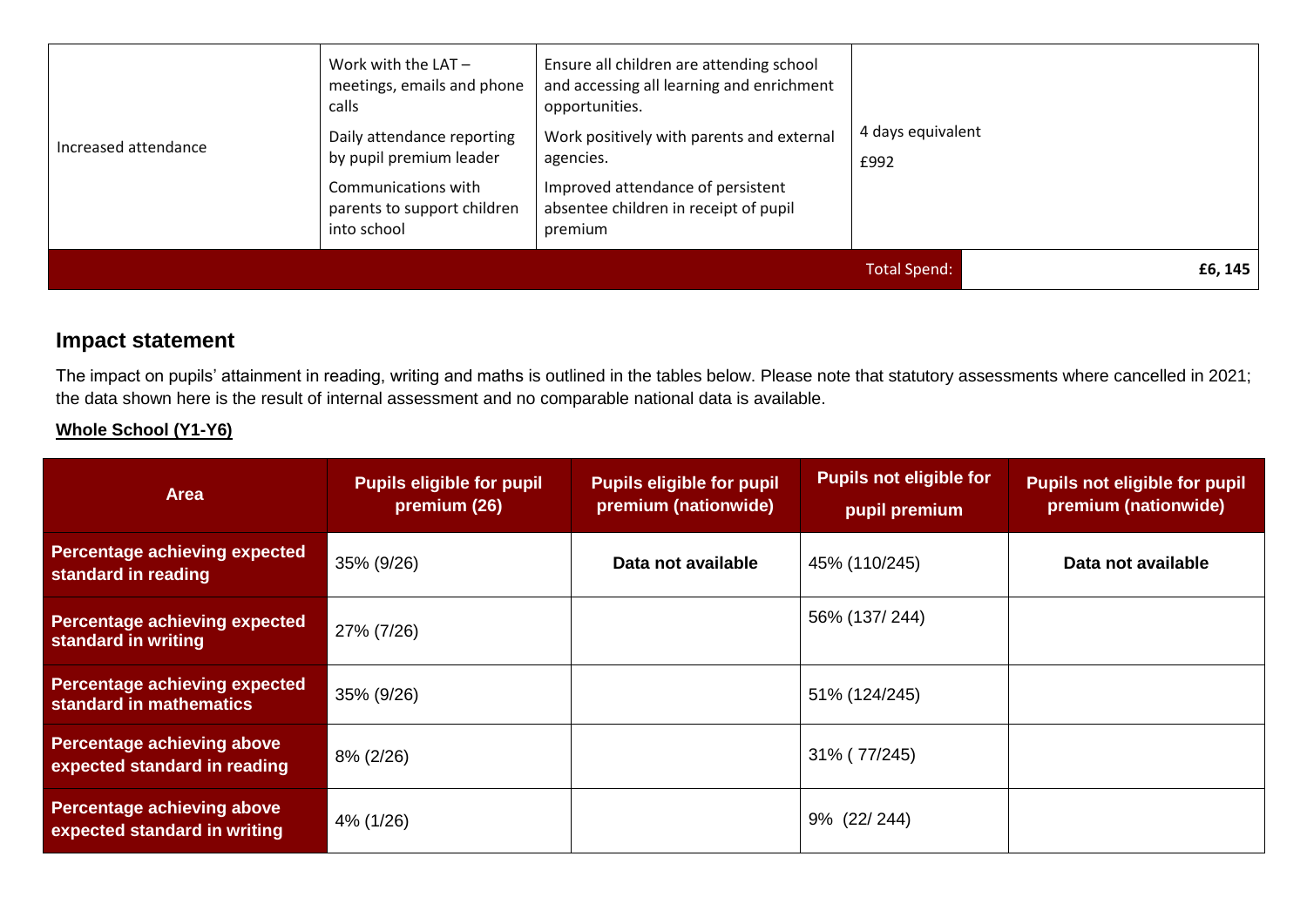| Percentage achieving above<br>expected standard in<br>mathematics | 4% (1/26) |  | 20% (48/245) |  |
|-------------------------------------------------------------------|-----------|--|--------------|--|
|-------------------------------------------------------------------|-----------|--|--------------|--|

### **End of KS1**

| <b>Area</b>                                                       | <b>Pupils eligible for pupil</b><br>premium                    | <b>Pupils eligible for pupil</b><br>premium (nationwide) | <b>Pupils not eligible for</b><br>pupil premium                   | <b>Pupils not eligible for pupil</b><br>premium (nationwide) |
|-------------------------------------------------------------------|----------------------------------------------------------------|----------------------------------------------------------|-------------------------------------------------------------------|--------------------------------------------------------------|
| Percentage achieving expected<br>standard in reading              | Y1&Y2 33% (3 out of 9)<br><b>End of Y2 20%</b><br>(1 out of 5) | Data not available                                       | Y1&Y2 46% (33 out of 72)<br>End of Y2 47%<br>(18 out of 38)       | Data not available                                           |
| <b>Percentage achieving expected</b><br>standard in writing       | Y1&Y2 22% (2 out of 9)<br><b>End of Y2 0%</b><br>(0 out of 5)  |                                                          | Y1&Y2 57% (41out of 72)<br>End of Y2 63%<br>(24 out of 38)        |                                                              |
| Percentage achieving expected<br>standard in mathematics          | Y1&Y2 33% (3 out of 9)<br><b>End of Y2 20%</b><br>(1 out of 5) |                                                          | Y1&Y2 68% (49 out of 72)<br>End of Y2 63%<br>(24 out of 38)       |                                                              |
| Percentage achieving above<br>expected standard in reading        | Y1&Y2 11% (1 out of 9)<br><b>End of Y2 20%</b><br>(1 out of 5) |                                                          | Y1&Y2 25% (18 out of 72)<br>End of Y2 37%<br>(14 out of 38)       |                                                              |
| <b>Percentage achieving above</b><br>expected standard in writing | Y1&Y2 11% (1 out of 9)<br>End of Y2 20%<br>(1 out of 5)        |                                                          | Y1&Y2 11% (8 out of 72)<br><b>End of Y2 16%</b><br>(6 out of 38 ) |                                                              |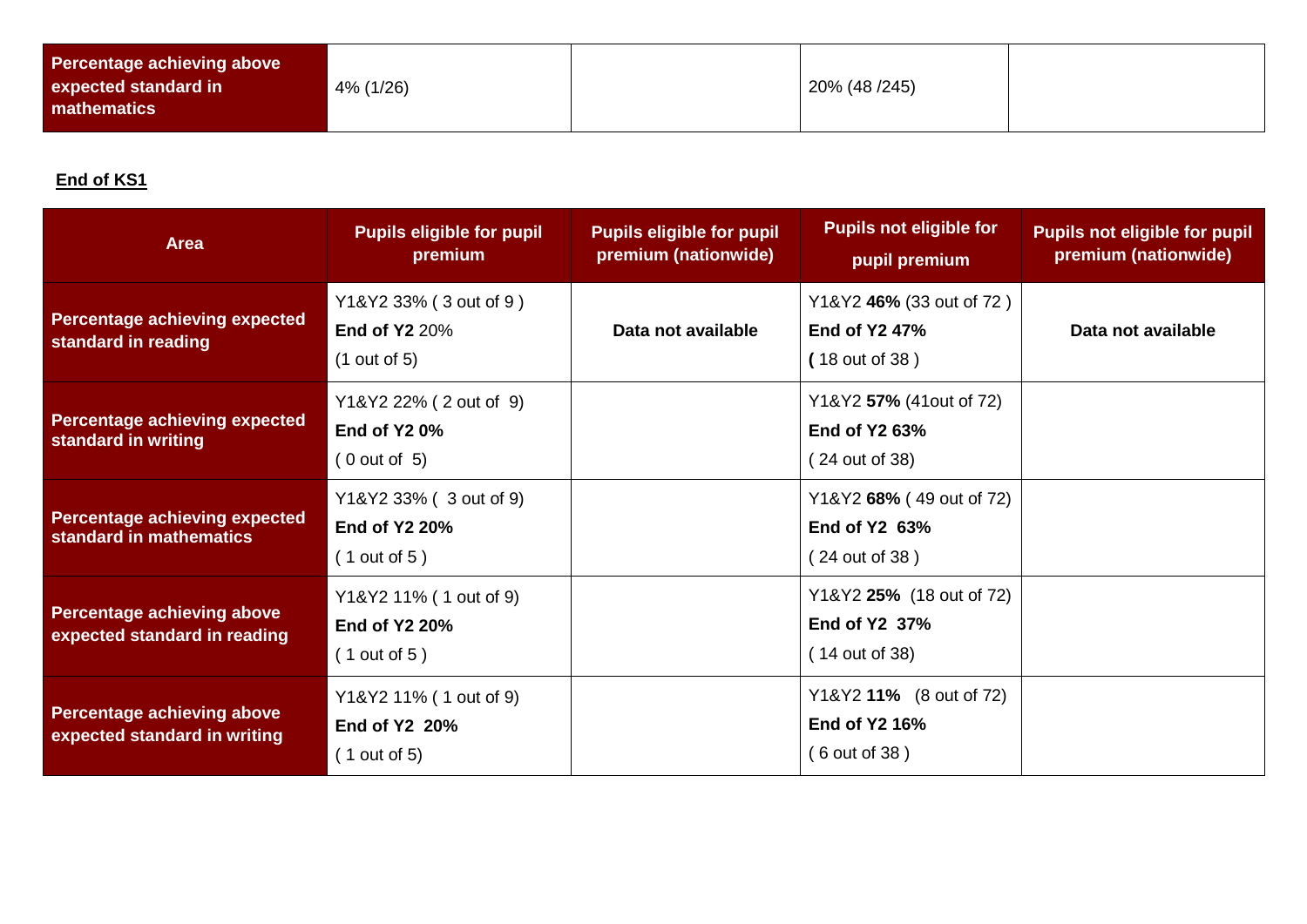| Percentage achieving above | Y1&Y2 11% (1 out of 9) | Y1&Y2 7% (5 out of 72) |  |
|----------------------------|------------------------|------------------------|--|
| expected standard in       | End of $Y2$ 20%        | End of Y2 8%           |  |
| <b>I</b> mathematics       | $'$ 1 out of 5)        | $(3$ out of 38)        |  |

### **End of KS2**

| <b>Area</b>                                                       | <b>Pupils eligible for pupil</b><br>premium                       | <b>Pupils eligible for pupil</b><br>premium (nationwide) | <b>Pupils not eligible for pupil</b><br>premium                     | <b>Pupils not eligible for pupil</b><br>premium (nationwide) |
|-------------------------------------------------------------------|-------------------------------------------------------------------|----------------------------------------------------------|---------------------------------------------------------------------|--------------------------------------------------------------|
| <b>Percentage achieving expected</b><br>standard in reading       | Y3-Y6 47% (8 out of 17)<br>End of Yr 6 67%<br>(2 out of 3)        | Data not available                                       | Y3-Y6 45% (77 out of 173)<br><b>End of Y6 42%</b><br>(18 out of 43) | Data not available                                           |
| <b>Percentage achieving expected</b><br>standard in writing       | Y3-Y6 29% (5 out of 17)<br><b>End of Yr 6 67%</b><br>(2 out of 3) |                                                          | Y3-Y6 56% (96 out of 172)<br><b>End of Y6 70%</b><br>(30 out of 43) |                                                              |
| <b>Percentage achieving expected</b><br>standard in mathematics   | Y3-Y6 53% (9 out of 17)<br>End of Yr 6 - 100%<br>3 out of 3)      |                                                          | Y3 - Y6 43% (75 out of 173)<br>End of Y6 63 %<br>(27 out of 43)     |                                                              |
| <b>Percentage achieving above</b><br>expected standard in reading | $Y3 - Y66$ 6%<br>(1 out of 17)<br>End of Yr 6 0%<br>(0 out of 3)  |                                                          | Y3-Y6 34% (59out of 173)<br><b>End of Y6 44%</b><br>(19 out of 43)  |                                                              |
| <b>Percentage achieving above</b><br>expected standard in writing | $Y3 - Y6$ 0%<br>(0 out of 17)<br>End of Yr 6 0%<br>(0 out of 3)   |                                                          | Y3-Y6 8% (14 out of 172)<br>End of Y6 12 %<br>(5 out of 43)         |                                                              |